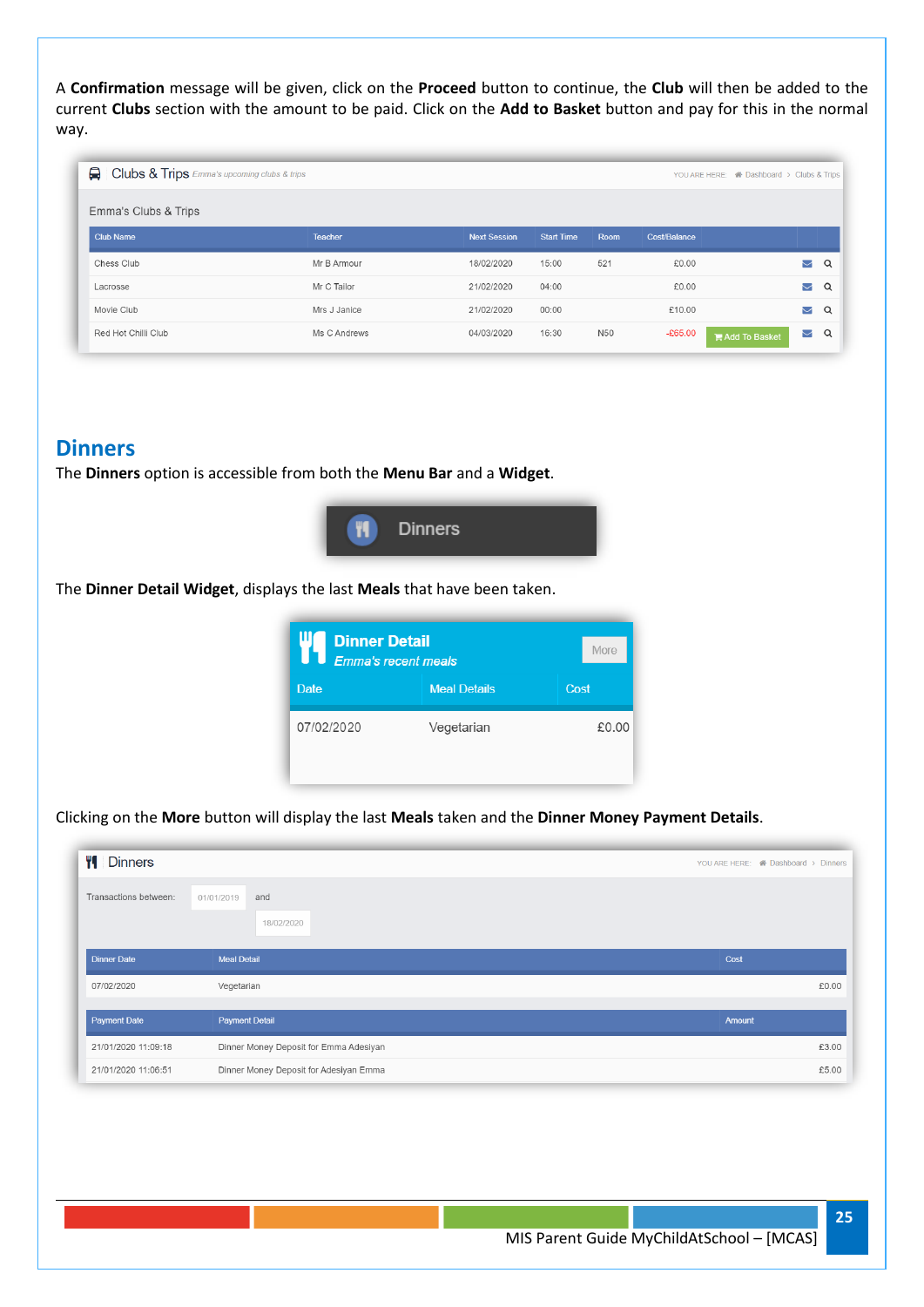## **Dinner Money**

The **Dinner Money** option is accessible only as a **Widget**.

| <b>Dinner Money</b><br><b>Dinner Balance Summary</b> |
|------------------------------------------------------|
| Credit Balance Summary: £ 21.00                      |
| Deposit Amount: £                                    |
| <b>Add to Basket</b>                                 |

The **Widget** displays the current **Credit Balance Summary** and gives the option to top-up the **Balance**.

To do this enter the amount in the **Deposit Amount** box and click the **Add** to **Basket** button. The **Shopping Basket** icon

on the top bar will now display that you have 1 item in the **Basket**, click here to open the **Basket** and view the contents, the item can be removed by clicking on the **X** to the right.

|                          | <b>Shopping Basket</b>                                               |  |  |  |  |  |
|--------------------------|----------------------------------------------------------------------|--|--|--|--|--|
|                          | Dinner Money $x1$ £10.00 $\times$<br>Deposit for<br>Adesiyan<br>Emma |  |  |  |  |  |
| Checkout 1 item - £10.00 |                                                                      |  |  |  |  |  |

To continue click on the green **Checkout** bar at the bottom to page, which will open the **Shopping Basket**. Here you can click the **Continue Shopping** button to open the **School Shop** and add more items, the **Clear Basket** button to empty the **Basket** or the **Checkout** button to continue and make your payment.

| Shopping Basket Your shopping basket |                                        |                     |        |        |
|--------------------------------------|----------------------------------------|---------------------|--------|--------|
| Continue Shopping                    | Checkout<br><b>Clear Basket</b>        |                     |        |        |
| <b>Shopping Basket</b>               |                                        |                     |        |        |
|                                      | Item Name                              | Quantity            | Price  | Action |
|                                      | Dinner Money Deposit for Adesiyan Emma |                     | £10.00 | Remove |
|                                      |                                        | <b>Total Price:</b> | £10.00 |        |

Enter your **Payment Details** on the following page, once verified and paid a **Confirmation** message will be given and the **Credit Balance Summary** updated on the **Widget**.

|                                                                                                                                        | ل عما<br><b>Dinner Balance Summary</b><br>Credit Balance Summary : £ 21.00 |
|----------------------------------------------------------------------------------------------------------------------------------------|----------------------------------------------------------------------------|
|                                                                                                                                        |                                                                            |
| Thank you. Your payment of £10.00 has been received.<br>Order ID: 40007-0000104   Transaction ID: C75CBE2C-7693-F6B7-552B-39CA3D1A02BE | Deposit Amount: £                                                          |
| <b>Continue Shopping</b><br>Print                                                                                                      | <b>Add to Basket</b>                                                       |
|                                                                                                                                        |                                                                            |
|                                                                                                                                        |                                                                            |
|                                                                                                                                        |                                                                            |
|                                                                                                                                        |                                                                            |
|                                                                                                                                        |                                                                            |